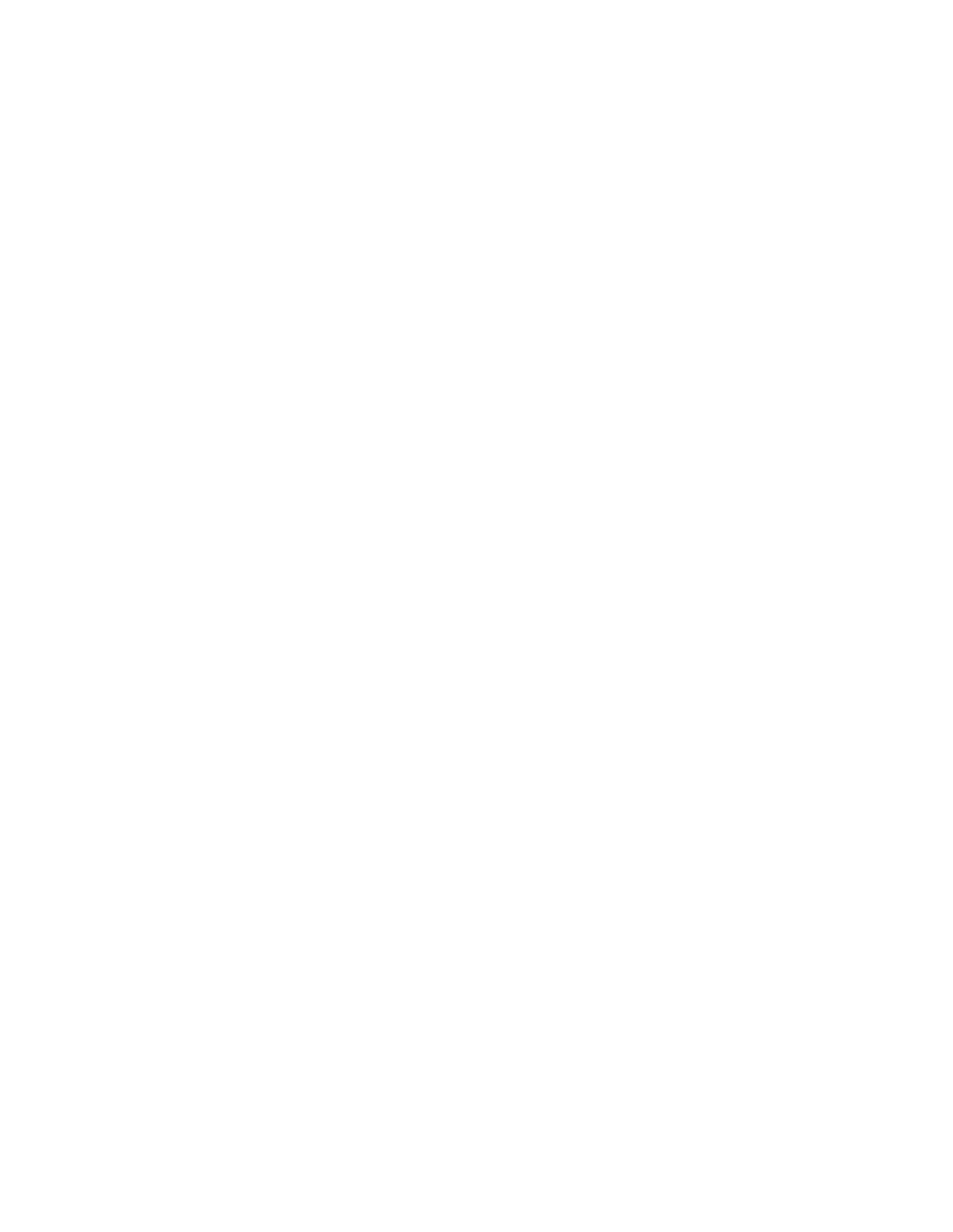### **Copyright 2005, Avaya Inc. All Rights Reserved**

### **Notice**

Every effort was made to ensure that the information in this document was complete and accurate at the time of printing. However, information is subject to change.

### **Warranty**

Avaya Inc. provides a limited warranty on this product. Refer to your sales agreement to establish the terms of the limited warranty. In addition, Avaya's standard warranty language as well as information regarding support for this product, while under warranty, is available through the following Web site: [http://www.avaya.com/support](http://support.avaya.com/japple/css/japple?PAGE=avaya.css.CSSIndex).

### **Preventing Toll Fraud**

"Toll fraud" is the unauthorized use of your telecommunications system by an unauthorized party (for example, a person who is not a corporate employee, agent, subcontractor, or is not working on your company's behalf). Be aware that there may be a risk of toll fraud associated with your system and that, if toll fraud occurs, it can result in substantial additional charges for your telecommunications services.

### **Avaya Fraud Intervention**

If you suspect that you are being victimized by toll fraud and you need technical assistance or support, in the United States and Canada, call the Technical Service Center's Toll Fraud Intervention Hotline at 1-800-643-2353.

#### **Disclaimer**

Avaya is not responsible for any modifications, additions or deletions to the original published version of this documentation unless such modifications, additions or deletions were performed by Avaya. Customer and/or End User agree to indemnify and hold harmless Avaya, Avaya's agents, servants and employees against all claims, lawsuits, demands and judgments arising out of, or in connection with, subsequent modifications, additions or deletions to this documentation to the extent made by the Customer or End User.

#### **How to Get Help**

For additional support telephone numbers, go to the Avaya support Web site: [http://www.avaya.com/support.](http://support.avaya.com/japple/css/japple?PAGE=avaya.css.CSSIndex) If you are:

- Within the United States, click the Escalation Contacts link that is located under the Support Tools heading. Then click the appropriate link for the type of support that you need.
- Outside the United States, click the Escalation Contacts link that is located under the Support Tools heading. Then click the International Services link that includes telephone numbers for the international Centers of Excellence.

#### **Providing Telecommunications Security**

Telecommunications security (of voice, data, and/or video communications) is the prevention of any type of intrusion to (that is, either unauthorized or malicious access to or use of) your company's telecommunications equipment by some party.

Your company's "telecommunications equipment" includes both this Avaya product and any other voice/data/video equipment that could be accessed via this Avaya product (that is, "networked equipment").

An "outside party" is anyone who is not a corporate employee, agent, subcontractor, or is not working on your company's behalf. Whereas, a "malicious party" is anyone (including someone who may be otherwise authorized) who accesses your telecommunications equipment with either malicious or mischievous intent.

Such intrusions may be either to/through synchronous (time-multiplexed and/or circuit-based) or asynchronous (character-, message-, or packet-based) equipment or interfaces for reasons of:

- Utilization (of capabilities special to the accessed equipment) • Theft (such as, of intellectual property, financial assets, or toll facility access)
- Eavesdropping (privacy invasions to humans)
- Mischief (troubling, but apparently innocuous, tampering)
- Harm (such as harmful tampering, data loss or alteration, regardless of motive or intent)

Be aware that there may be a risk of unauthorized intrusions associated with your system and/or its networked equipment. Also realize that, if such an intrusion should occur, it could result in a variety of losses to your company (including but not limited to, human/data privacy, intellectual property, material assets, financial resources, labor costs, and/or legal costs).

### **Responsibility for Your Company's Telecommunications Security**

The final responsibility for securing both this system and its networked equipment rests with you - Avaya's customer system administrator, your telecommunications peers, and your managers. Base the fulfillment of your responsibility on acquired knowledge and resources from a variety of sources including but not limited to:

- Installation documents
	- System administration documents
- Security documents
- Hardware-/software-based security tools
- Shared information between you and your peers Telecommunications security experts

To prevent intrusions to your telecommunications equipment, you and your peers should carefully program and configure:

- Your Avaya-provided telecommunications systems and their interfaces
	- Your Avaya-provided software applications, as well as their underlying hardware/software platforms and interfaces
	- Any other equipment networked to your Avaya products

### **TCP/IP Facilities**

Customers may experience differences in product performance, reliability and security depending upon network configurations/design and topologies, even when the product performs as warranted.

### **Standards Compliance**

Avaya Inc. is not responsible for any radio or television interference caused by unauthorized modifications of this equipment or the substitution or attachment of connecting cables and equipment other than those specified by Avaya Inc. The correction of interference caused by such unauthorized modifications, substitution or attachment will be the responsibility of the user. Pursuant to Part 15 of the Federal Communications Commission (FCC) Rules, the user is cautioned that changes or modifications not expressly approved by Avaya Inc. could void the user's authority to operate this equipment.

### **Product Safety Standards**

This product complies with and conforms to the following international Product Safety standards as applicable:

Safety of Information Technology Equipment, IEC 60950, 3rd Edition, or IEC 60950-1, 1st Edition, including all relevant national deviations as listed in Compliance with IEC for Electrical Equipment (IECEE) CB-96A.

Safety of Information Technology Equipment, CAN/CSA-C22.2 No. 60950-00 / UL 60950, 3rd Edition, or CAN/CSA-C22.2 No. 60950-1-03 / UL 60950-1.

Safety Requirements for Information Technology Equipment, AS/NZS 60950:2000.

One or more of the following Mexican national standards, as applicable: NOM 001 SCFI 1993, NOM SCFI 016 1993, NOM 019 SCFI 1998

### **Electromagnetic Compatibility (EMC) Standards**

This product complies with and conforms to the following international EMC standards and all relevant national deviations:

Limits and Methods of Measurement of Radio Interference of Information Technology Equipment, CISPR 22:1997, EN55022:1998, and AS/NZS 3548.

Information Technology Equipment – Immunity Characteristics – Limits and Methods of Measurement, CISPR 24:1997 and EN55024:1998, including:

- Electrostatic Discharge (ESD) IEC 61000-4-2 Radiated Immunity IEC 61000-4-3
- 
- Electrical Fast Transient IEC 61000-4-4
- Lightning Effects IEC 61000-4-5 • Conducted Immunity IEC 61000-4-6
- 

### **Federal Communications Commission Statement Part 15:**

**Note: This equipment has been tested and found to comply with the limits for a Class B digital device, pursuant to Part 15 of the FCC Rules. These limits are designed to provide reasonable protection against harmful interference when the equipment is operated in a commercial environment. This equipment generates, uses, and can radiate radio frequency energy and, if not installed and used in accordance with the instruction manual, may cause harmful interference to radio communications. Operation of this equipment in a residential area is likely to cause harmful interference in which case the user will be required to correct the interference at his own expense.**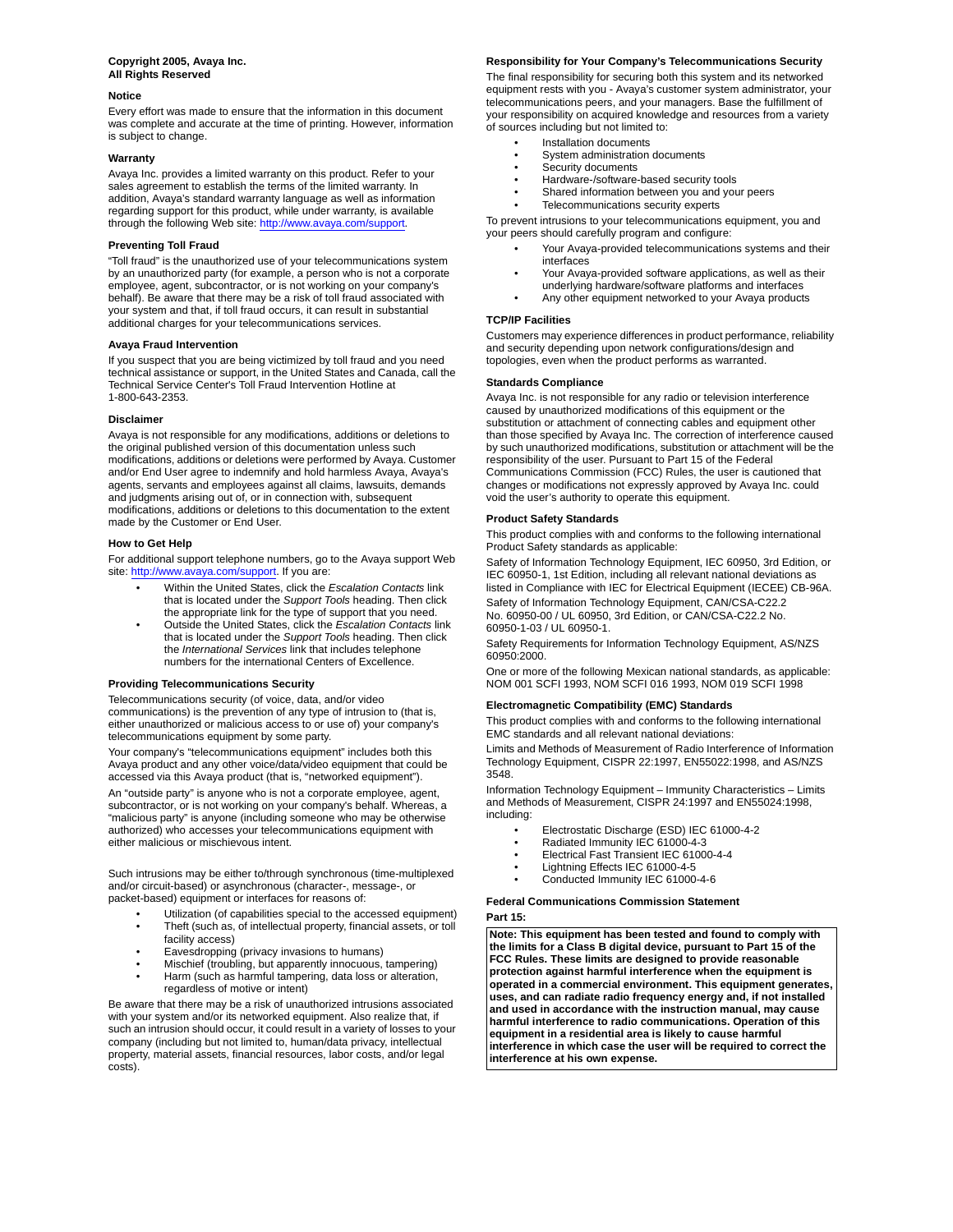### **Part 68: Answer-Supervision Signaling**

Allowing this equipment to be operated in a manner that does not provide proper answer-supervision signaling is in violation of Part 68 rules. This equipment returns answer-supervision signals to the public switched network when:

- answered by the called station.
- answered by the attendant, or
- routed to a recorded announcement that can be administered by the customer premises equipment (CPE) user.

This equipment returns answer-supervision signals on all direct inward dialed (DID) calls forwarded back to the public switched telephone network. Permissible exceptions are:

- A call is unanswered.
- A busy tone is received.
- A reorder tone is received.

Avaya attests that this registered equipment is capable of providing users access to interstate providers of operator services through the use of access codes. Modification of this equipment by call aggregators to block access dialing codes is a violation of the Telephone Operator Consumers Act of 1990.

#### **Means of Connection**

Connection of this equipment to the telephone network is shown in the following tables.

#### **Canadian Department of Communications (DOC) Interference Information**

This Class B digital apparatus complies with Canadian ICES-003. Cet appareil numérique de la classe B est conforme à la norme NMB-003 du Canada.

This equipment meets the applicable Industry Canada Terminal Equipment Technical Specifications. This is confirmed by the registration number. The abbreviation, IC, before the registration number signifies that registration was performed based on a Declaration of Conformity indicating that Industry Canada technical specifications were met. It does not imply that Industry Canada approved the equipment.

### **Declarations of Conformity**

United States FCC Part 68 Supplier's Declaration of Conformity (SDoC)

Avaya Inc. in the United States of America hereby certifies that the equipment described in this document and bearing a TIA TSB-168 label identification number complies with the FCC's Rules and Regulations 47 CFR Part 68, and the Administrative Council on Terminal Attachments (ACTA) adopted technical criteria.

Avaya further asserts that Avaya handset-equipped terminal equipment described in this document complies with Paragraph 68.316 of the FCC Rules and Regulations defining Hearing Aid Compatibility and is deemed compatible with hearing aids.

Copies of SDoCs signed by the Responsible Party in the U. S. can be obtained by contacting your local sales representative and are available on the following Web site: http://www.av

All Avaya media servers and media gateways are compliant with FCC Part 68, but many have been registered with the FCC before the SDoC process was available. A list of all Avaya registered products may be found at: [http://www.part68.org](http://www.part68.org/) by conducting a search using "Avaya" as manufacturer.

#### **European Union Declarations of Conformity**



Avaya Inc. declares that the equipment specified in this document bearing the "CE" (Conformité Europeénne) mark conforms to the European Union Radio and Telecommunications Terminal Equipment Directive (1999/5/EC), including the Electromagnetic Compatibility Directive (89/336/EEC) and Low Voltage Directive (73/23/EEC). This equipment has been certified to meet CTR3 Basic Rate Interface (BRI) and CTR4 Primary Rate Interface (PRI) and subsets thereof in CTR12 and CTR13, as applicable.

Copies of these Declarations of Conformity (DoCs) can be obtained by contacting your local sales representative and are available on the following Web site: [http://www.avaya.com/support](http://www.avaya.com/support/).

### **Japan**

This is a Class B product based on the standard of the Voluntary Control Council for Interference by Information Technology Equipment (VCCI). If this equipment is used in a domestic environment, radio disturbance may occur, in which case, the user may be required to take corrective actions.

この装置は、情報処理装置等電波障害自主規制協議会 (VCCI) の基準 に基づくクラスA情報技術装置です。この装置を家庭環境で使用すると電波 妨害を引き起こすことがあります。この場合には使用者が適切な対策を講ず るよう要求されることがあります。

### **To order copies of this and other documents:**

Call: Avaya Publications Center Voice 1.800.457.1235 or 1.207.866.6701 FAX 1.800.457.1764 or 1.207.626.7269

Write: Globalware Solutions 200 Ward Hill Avenue Haverhill, MA 01835 USA Attention: Avaya Account Management

E-mail: totalware@gwsmail.com

For the most current versions of documentation, go to the Avaya support Web site: [http://www.avaya.com/support](http://www.avaya.com/support/).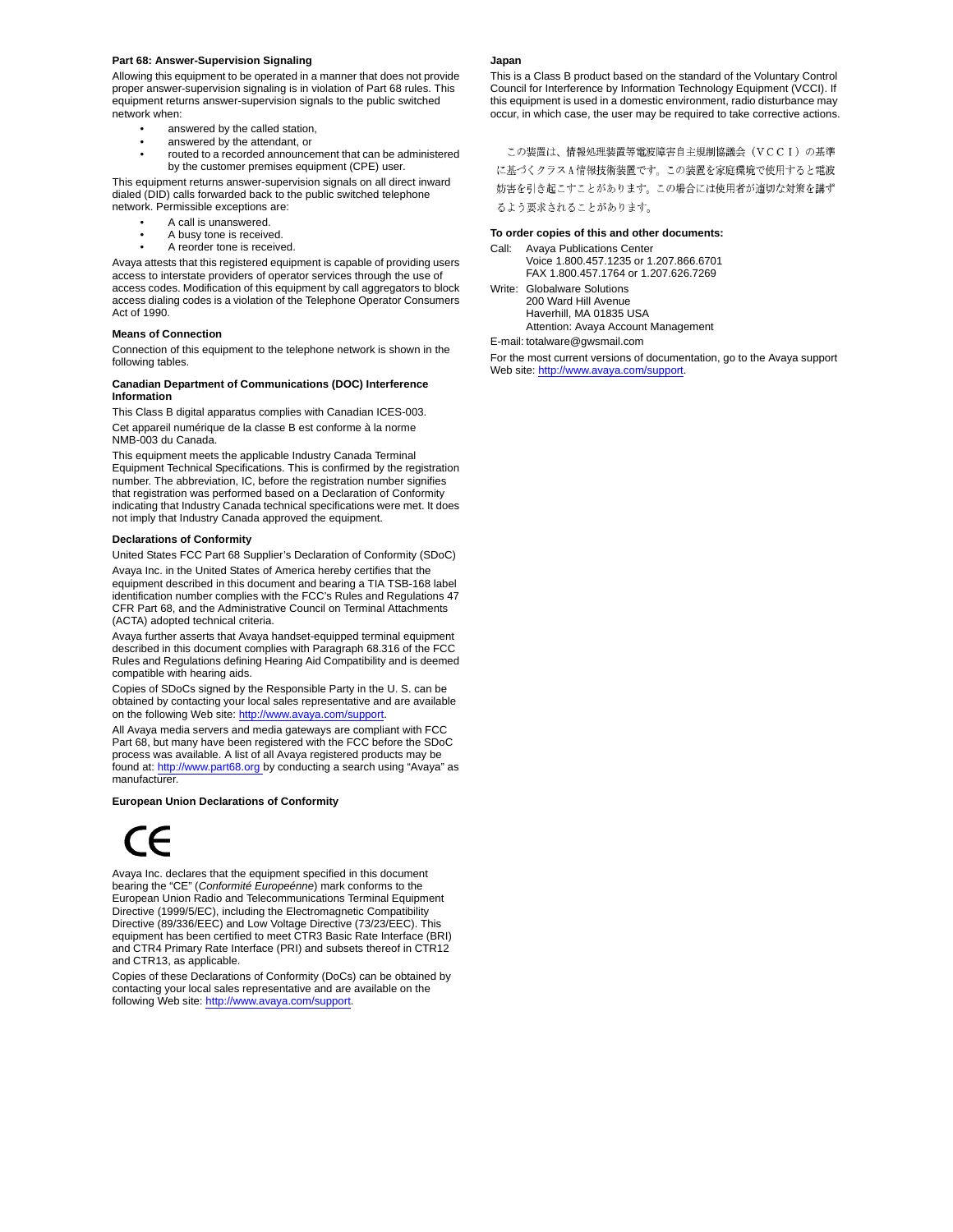### **Contents**

| About The EU24/EU24BL Expansion Module                       | 7                |
|--------------------------------------------------------------|------------------|
|                                                              | 7                |
|                                                              | 7                |
|                                                              | 8                |
|                                                              | 9                |
|                                                              | 9                |
|                                                              | $\boldsymbol{9}$ |
|                                                              | $\boldsymbol{9}$ |
| To Adjust the Expansion Module Downward                      | 9                |
|                                                              | 10               |
|                                                              | 10               |
|                                                              | 10               |
| Changing the Display Contrast Using a 2420 Digital Telephone | 10               |
| Changing the Display Contrast Using a 4620/4620SW, 4621SW,   | 11               |
| Understanding Call Appearance/Feature Button Status Icons    | $12 \,$          |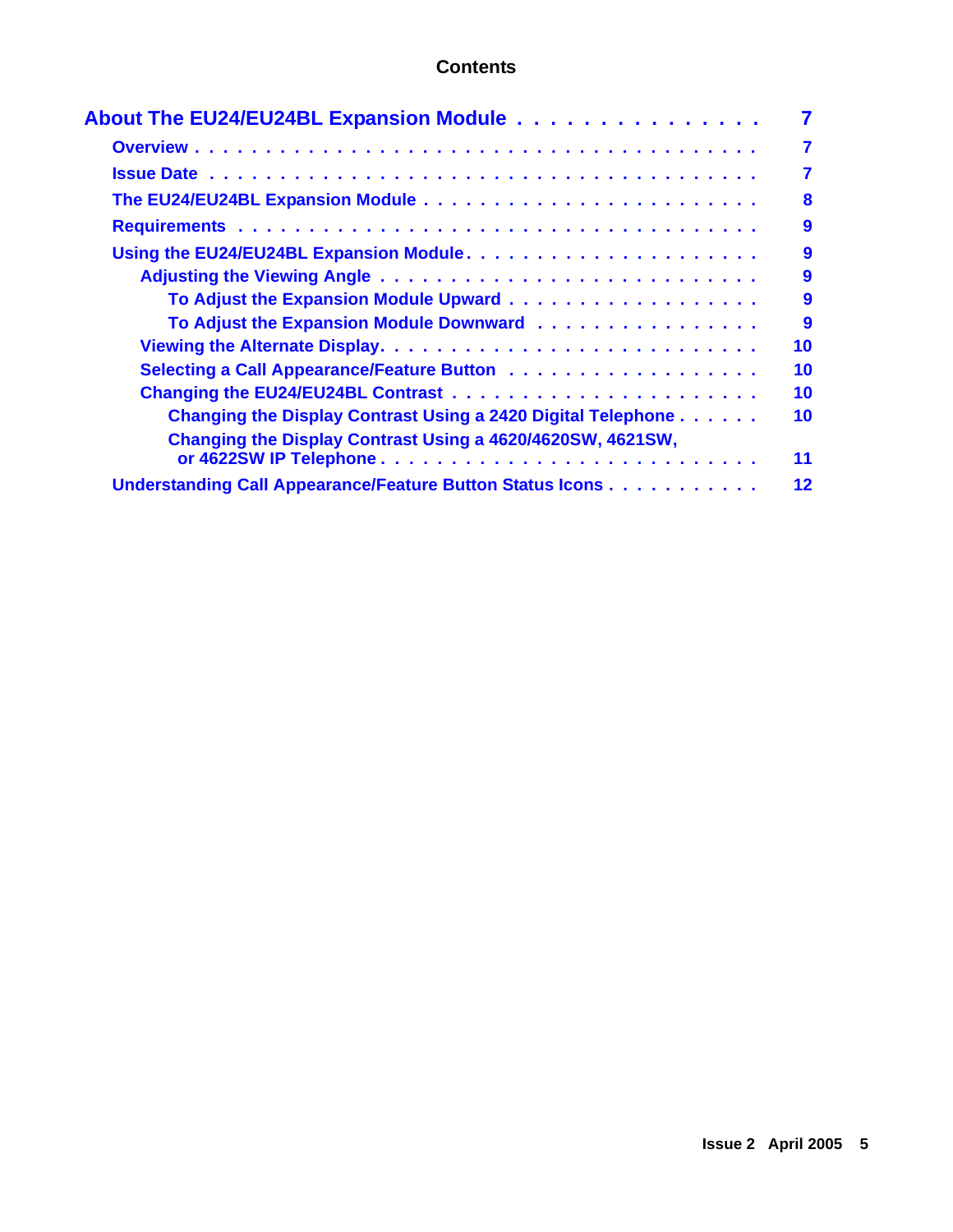### **Contents**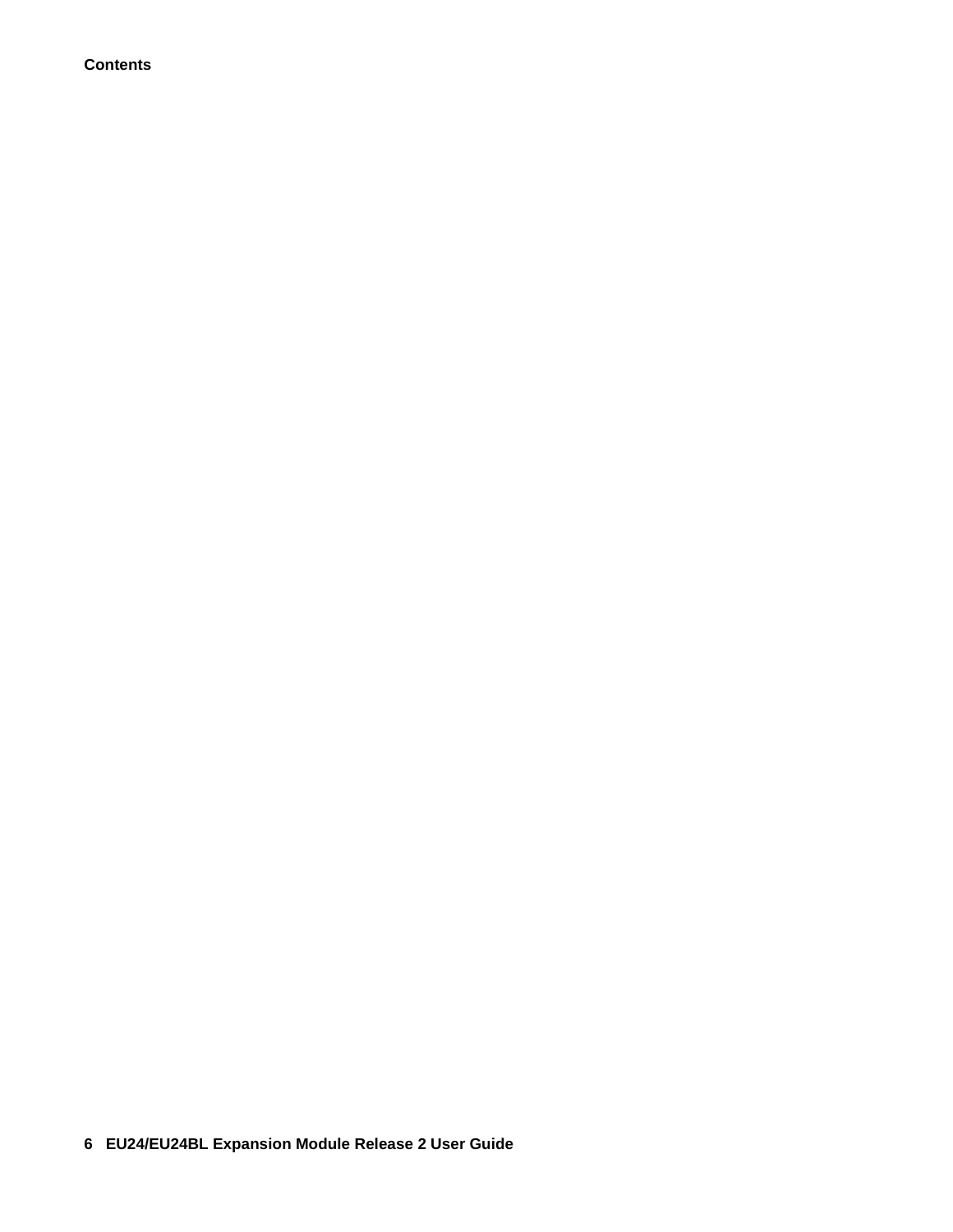# <span id="page-6-0"></span>**About The EU24/EU24BL Expansion Module**

## <span id="page-6-1"></span>**Overview**

The EU24/EU24BL Expansion Module is an optional device that extends the number of call appearances and Feature buttons available on the telephone. The EU24 and EU24BL Expansion Modules are identical in terms of features and functionality. The EU24BL has a backlit display area and is used with different telephone models than the EU24, which does not have a backlit display.

Use the EU24 with these Avaya telephones:

- 2420 Digital Telephone
- 4620/4620SW IP Telephone

Use the EU24BL with these Avaya telephones:

- 4621SW IP Telephone
- 4622SW IP Telephone

The expansion module has 24 buttons arranged in two columns. Depending on how they have been programmed for your call processing system, these buttons can be call appearances, which are lines for incoming and outgoing calls, or features like Call Forwarding.

## <span id="page-6-2"></span>**Issue Date**

This document was issued for the first time in May, 2002. This document was revised for Issue 2 in April, 2005 to include the EU24BL Expansion Module. Procedures to adjust the expansion module's contrast and its viewing angle were also added for Issue 2.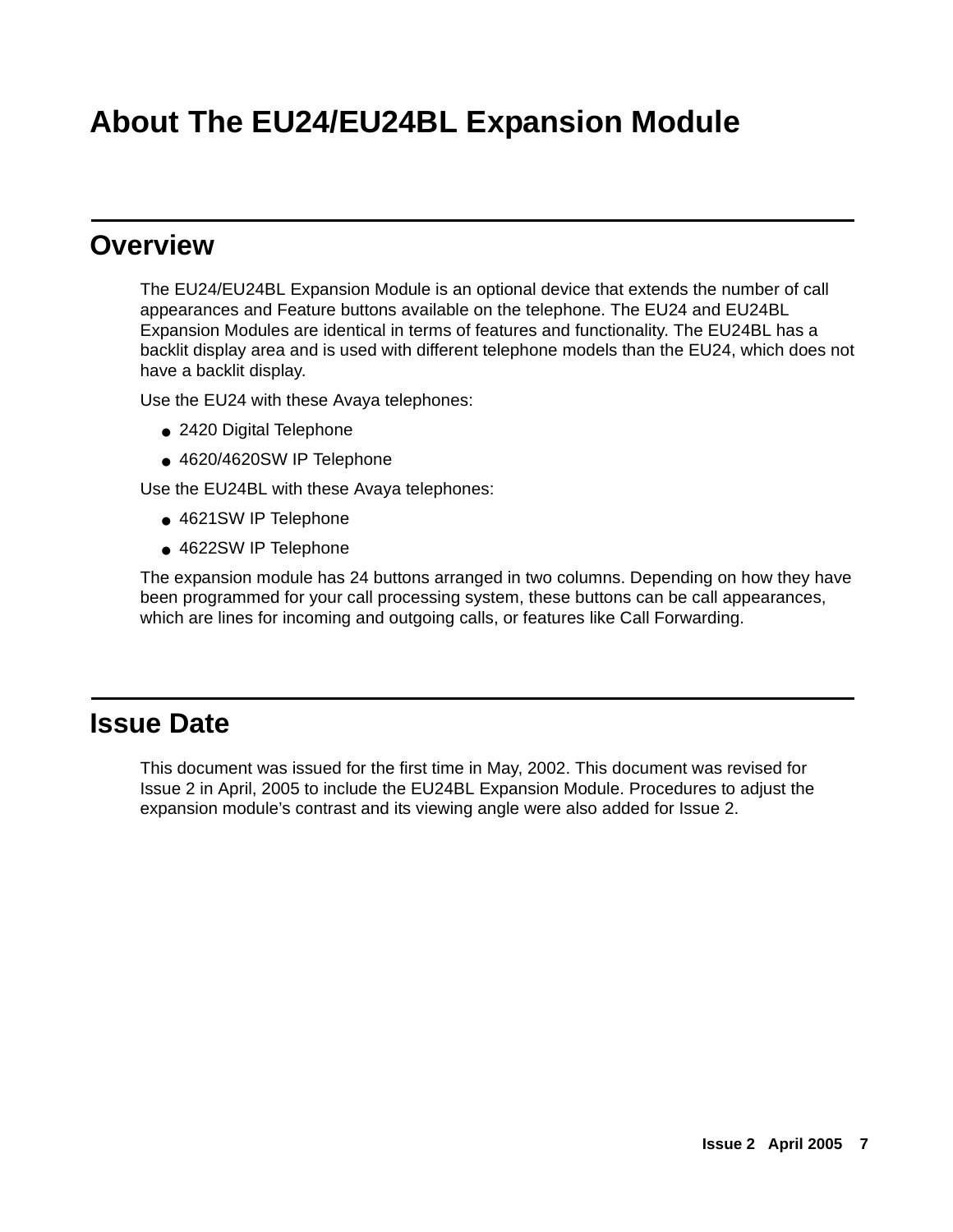## <span id="page-7-0"></span>**The EU24/EU24BL Expansion Module**

[Figure 1](#page-7-1) shows a top view of the EU24/EU24BL, with the left column displayed for illustration purposes.

<span id="page-7-1"></span>**Figure 1: The EU24/EU24BL Expansion Module**

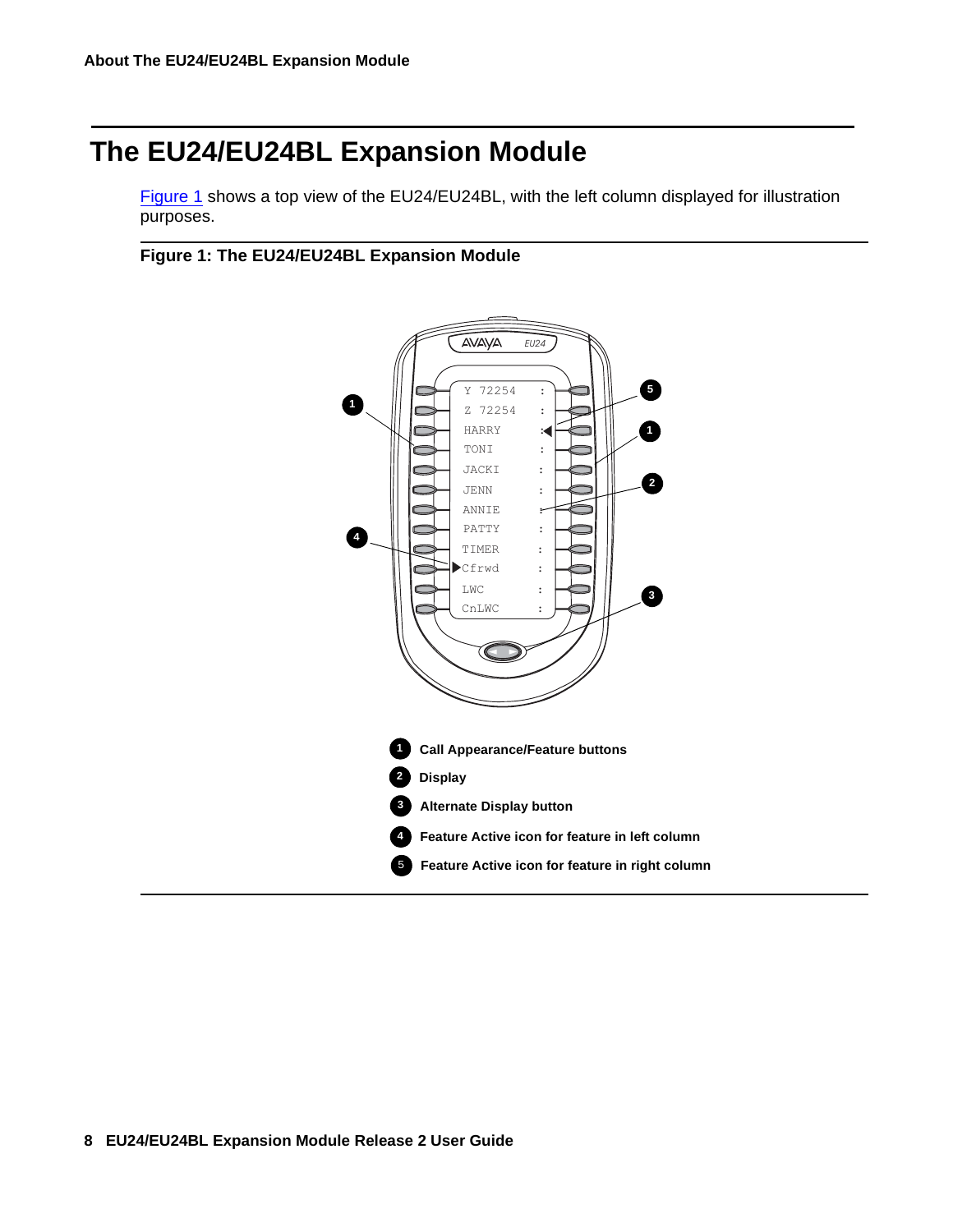## <span id="page-8-0"></span>**Requirements**

Before you can use the EU24/EU24BL Expansion Module, you must connect the module to the telephone. See the EU24/EU24BL Expansion Module Installation and Safety Instructions (555-233-136) for instructions.

## <span id="page-8-1"></span>**Using the EU24/EU24BL Expansion Module**

The following sections explain how to use the features of the EU24/EU24BL Expansion Module. For more information, consult your system administrator.

## <span id="page-8-2"></span>**Adjusting the Viewing Angle**

You can adjust the expansion module's viewing angle to match that of the phone to which it is attached.

### <span id="page-8-3"></span>**To Adjust the Expansion Module Upward**

- 1. Hold the EU24/EU24BL base with one hand.
- 2. Grasp the top of the module and pull up until the module's height equals that of the telephone.
- 3. Ensure that the movable section on the underside of the module clicks into the appropriate height adjustment notch on the expansion module's base.

### <span id="page-8-4"></span>**To Adjust the Expansion Module Downward**

- 1. Hold the EU24/EU24BL base with one hand.
- 2. Depress the button on the top edge of the module and gently push the expansion module down until the module's height equals that of the telephone.
- 3. Ensure that the movable section on the underside of the module clicks into the appropriate height adjustment notch on the expansion module's base.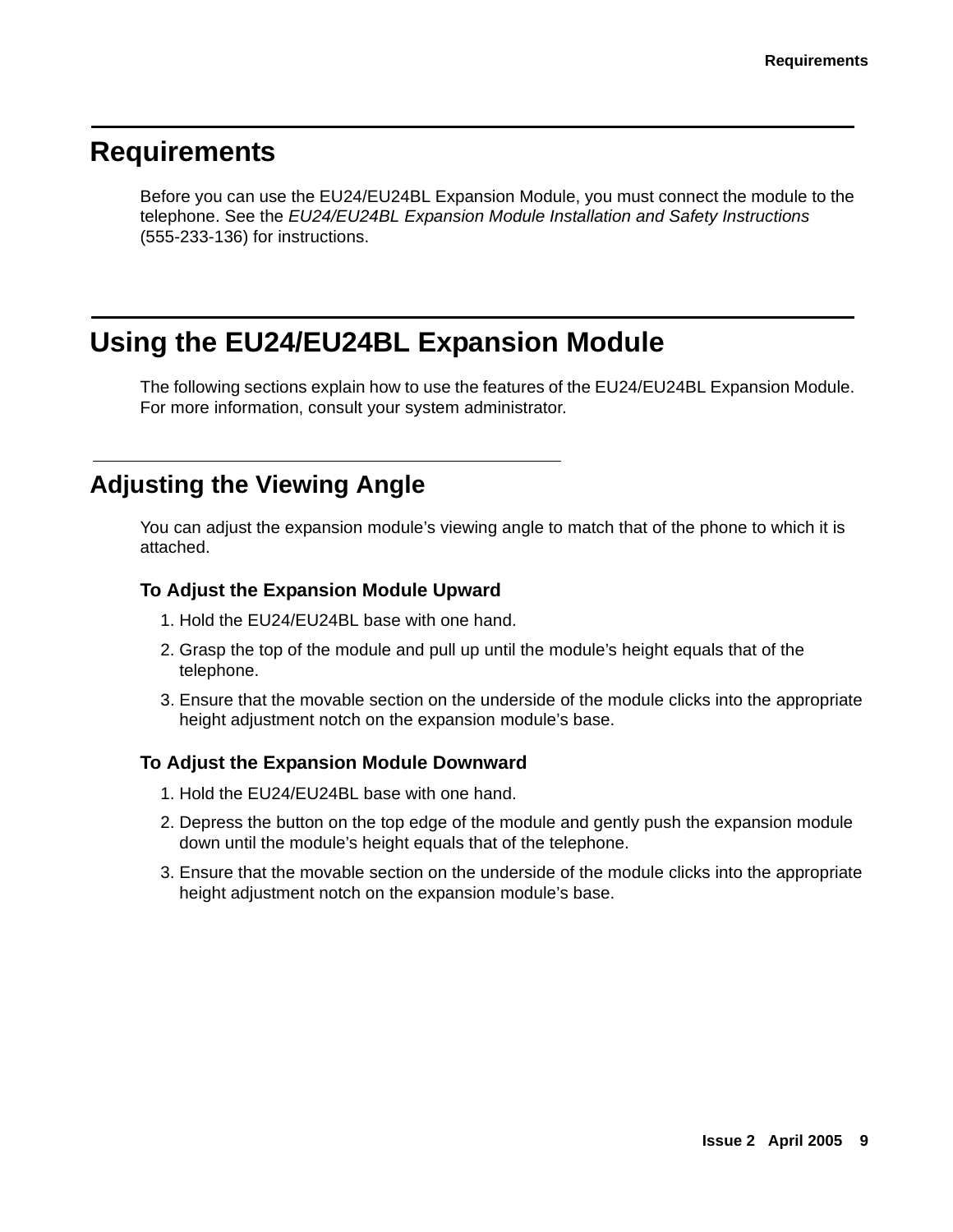## <span id="page-9-0"></span>**Viewing the Alternate Display**

Although the EU24/EU24BL Expansion Module supports an additional 24 Call Appearance/ Feature buttons, it displays only the button labels for one column of 12 buttons at a time. A dotted line separates the left column from the right column. When you view the labels and icons for the left column, the icons for any active or selected right column features display to the right of the dotted line. To view the column not currently displayed, press the **Alternate Display** button. You can alternately press any Call Appearance/Feature button on the column not currently displayed. Doing so displays that column and selects the line/feature associated with the button you pressed.

## <span id="page-9-1"></span>**Selecting a Call Appearance/Feature Button**

To select an available call appearance or feature, press the button next to the appropriate label in the column currently displayed. If you select a button not programmed as a Call Appearance or a Feature button, an error tone sounds.

If the desired call appearance or feature is not currently displayed, use the **Alternate Display** button to access the additional Call Appearance/Feature button labels. See Viewing the [Alternate Display](#page-9-0) for more information.

## <span id="page-9-2"></span>**Changing the EU24/EU24BL Contrast**

On first-time startup, the display area contrast is set to a mid-level. To adjust it to better suit your work environment and lighting, 15 contrast levels are available.

### **Note:**

You might not be able to distinguish between all 15 contrast level settings. Some of the upper and/or some of the lower contrast level settings might appear identical to adjacent settings. This is normal.

### <span id="page-9-3"></span>**Changing the Display Contrast Using a 2420 Digital Telephone**

- <span id="page-9-4"></span>1. With the EU24 attached to your phone, press the telephone's **Option** softkey.
- 2. Select the **Contrast** Line/Feature button.
- 3. Press the Line/Feature button on either side of the line in which you see **EU24**. Doing so identifies that you want to adjust the display contrast and highlights that line.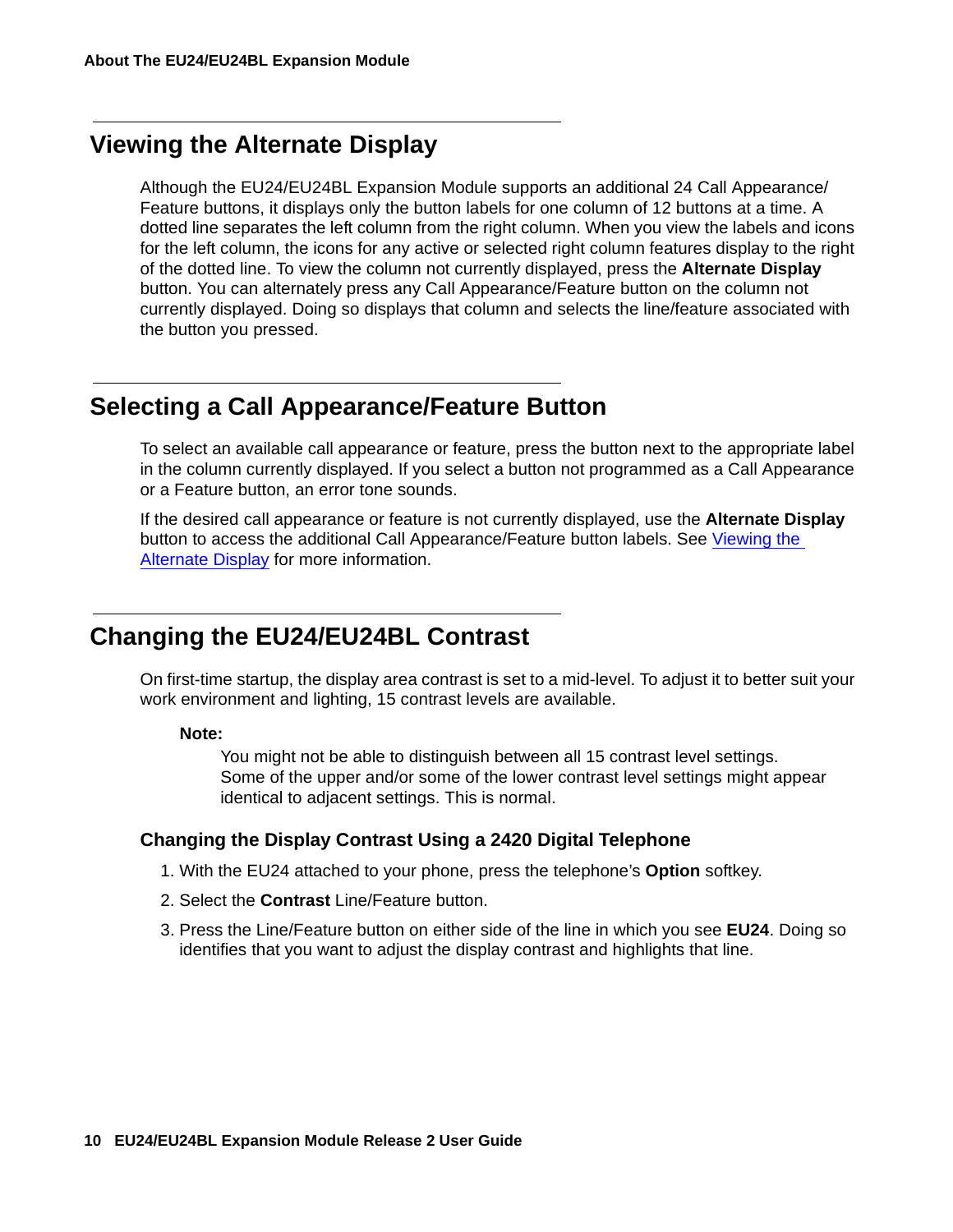4. To brighten the contrast, press the telephone's **Right Page** button until you reach the desired contrast level. To dim the contrast, press the telephone's **Left Page** button until you reach the desired contrast level.

Each press results in the contrast being increased or decreased, depending on which page button you press. Chevron symbols provide visual confirmation of the current level.

5. Save the contrast level you set by pressing either the telephone's **Done** softkey or the **Exit**  button. To re-adjust the contrast, repeat this procedure from Step [1](#page-9-4).

### <span id="page-10-0"></span>**Changing the Display Contrast Using a 4620/4620SW, 4621SW, or 4622SW IP Telephone**

- 1. With the EU24/EU24BL attached to your phone, press the telephone's **Options** button to access the Options Main screen.
- 2. Select the **Contrast Control** option from the Options Main screen.
- 3. Press the Line/Feature button on either side of the column in which you see the expansion module's model number, for example, **EU24**. Doing so identifies that you want to adjust the display contrast and highlights that line.
- 4. To brighten the contrast, press the telephone's **Right Arrow** softkey until you reach the desired contrast level. To dim the contrast, press the telephone's **Left Arrow** softkey until you reach the desired contrast level.

Each softkey press results in the contrast being increased or decreased, depending on which arrow softkey you press. Chevron symbols provide visual confirmation of the current level.

5. Save the contrast level you set by pressing the telephone's **Save** softkey. To restore the previous setting without changing the contrast, press the **Cancel** softkey.

The first Options Main screen displays.